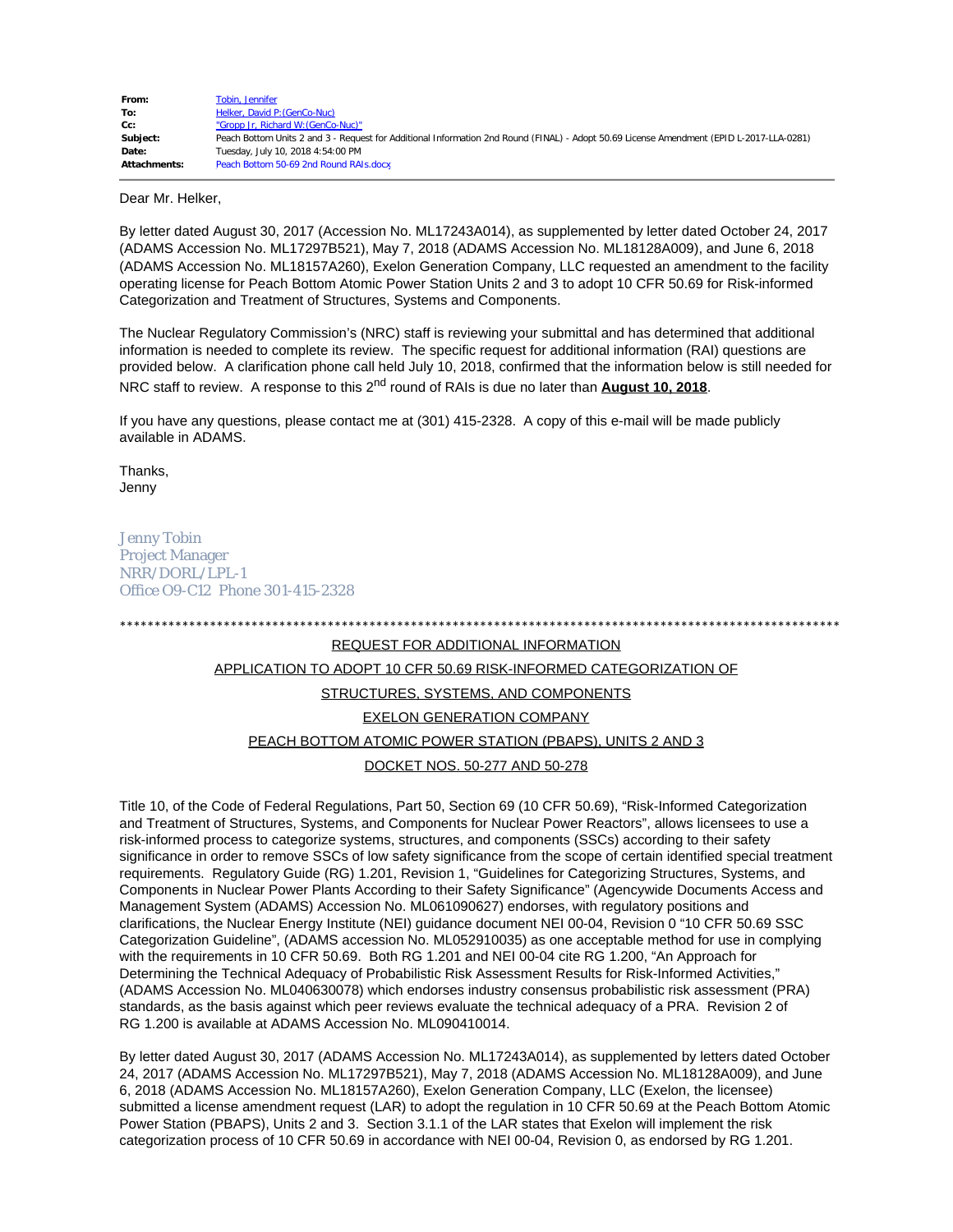However, the licensee's LAR as supplemented does not contain enough information for the Nuclear Regulatory Commission (NRC) staff to determine if the licensee has implemented the guidance in NEI 00-04, as endorsed by RG 1.201, appropriately as a means to demonstrate compliance with all of the requirements in 10 CFR 50.69. The following requests for additional information (RAIs) outline the specific issues and information needed to complete the NRC staff's review:

## **RAI 03.c.01 – Follow-up to Licensee Response to NRC RAI 03.c regarding Fire Modeling**

The disposition to partially resolved Fact and Observation (F&O) 2012-1-40 states that detailed two-point fire modeling was not been performed for all risk significant scenarios but this treatment did not have a significant impact on the application. In RAI 03.c, the NRC staff requested that the licensee justify its statement that not fully resolving the F&O has a minimal impact on the application or to provide a mechanism that ensures that the twopoint fire modeling is applied to risk significant fire scenarios prior to implementing the 10 CFR 50.69 categorization process. The response to RAI 03.c states that this finding will be resolved prior to implementing 10 CFR 50.69. The licensee stated that "risk significant fire PRA scenarios capable of being modeled using a two-point modeling approach will be updated using a two (or more) point fire modeling approach" prior to implementation of the 50.69 process.

- i. Explain what the phrase "capable of being modeled using a two-point modeling approach" means and what type of fire scenarios will not be modeled using this approach.
- ii. Justify how supporting requirement (SR) FSS-C1 will be met at Capability Category (CC) II after the update is performed.
- iii. If SR FSS-C1 will not be met at CC-II, justify why not using a two-point model for all risk significant scenarios has no impact on the application.

# **RAI 05.b.01 – Follow-up to Licensee Response to NRC RAI 05.b regarding Uncoordinated Breakers in the Fire PRA**

The disposition to open F&O 2012-5-1 states that if the licensee identifies uncoordinated circuits, then the uncoordinated circuits will be modeled in the fire PRA. In RAI 05.b.ii, the NRC staff requested description of how modeling of uncoordinated circuits will be performed. The response to RAI 05.b proposed an implementation item stating that the uncoordinated circuits will be modelled or additional analysis will be performed to show that the circuits are coordinated. Confirm that any additional analysis performed to determine that circuits are coordinated will be performed in accordance with guidance in NUREG/CR-6850 on breaker coordination studies.

#### **RAI 08.d.01 – Follow-up to Licensee Response to NRC RAI 08.d regarding the RCIC and HPCI Turbine Failure Probabilities**

In RAI 08.d.ii the NRC staff requested the licensee to provide justification for the nominal failure probability assigned to the failure of the Reactor Core Isolation Cooling (RCIC) and High Pressure Coolant Injection (HPCI) turbines to run after passing liquid. The licensee's response to RAI 08.d states that failure of the HPCI and RCIC turbines to start were assigned a nominal value of 0.05 based on operator and system manager interviews, and based on engineering judgement. However, the licensee stated that the "HPCI and RCIC turbines are not specifically designed to continue running while passing liquid" and there was no industry failure data or valid testing under accident conditions cited in the RAI response. Provide the following:

- i. A sensitivity study or other quantitative justification which demonstrates that the 10 CFR 50.69 categorization results are not sensitive to the assumed 0.05 failure probability, or
- ii. Propose a mechanism that removes credit for the 0.05 failure to start probability for HPCI and RCIC turbines in the internal event and fire PRAs prior to implementation of the 10 CFR 50.69 risk informed categorization process.

## **RAI 10.b.01 – Follow-up to Licensee Response to NRC RAI 10.b regarding External Flood Hazard Screening**

In RAI 10.b, the NRC staff requested the licensee to identify any structures, systems or components (SSCs), passive and/or active, which are credited in the screening of external flood hazards. The licensee's response to RAI 10.b states that a recently issued NRC staff assessment of the Peach Bottom external flooding evaluation in a letter dated November 6, 2017 (ADAMS Accession No. ML17292B763) indicates that there are no SSCs credited in the screening of external flooding. In addition, the response states that either available physical margin exists or,